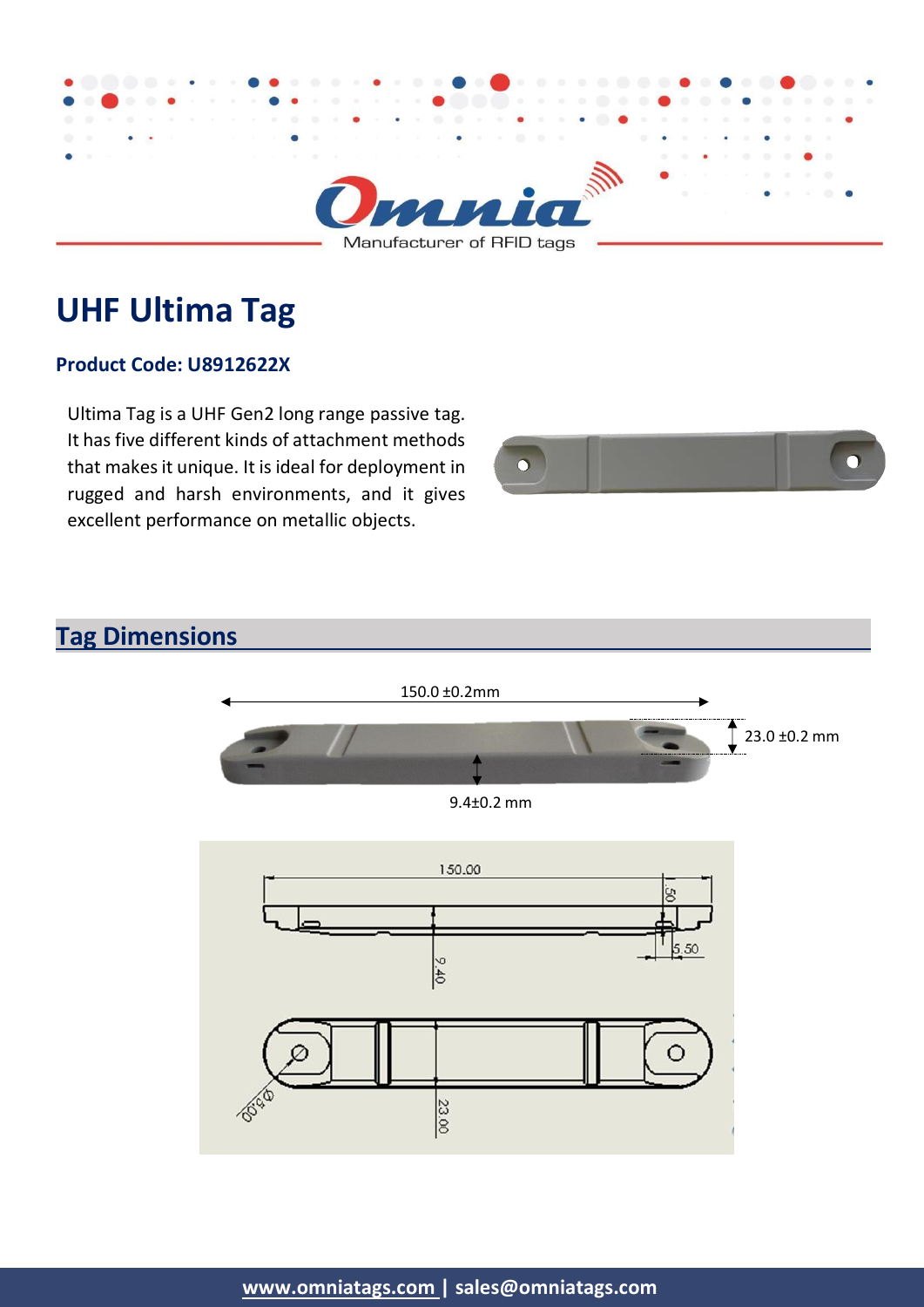### **Electrical Specifications**

| Air Interface Protocol       | ISO/IEC 18000-6C, EPC Global C1G2                                |                                                           |                                                           |  |  |
|------------------------------|------------------------------------------------------------------|-----------------------------------------------------------|-----------------------------------------------------------|--|--|
| <b>Operational Frequency</b> | 865 - 868 MHz or 902 - 928 MHz                                   |                                                           |                                                           |  |  |
| Chip                         | Imping Monza 730/ Alien Higgs 3                                  |                                                           |                                                           |  |  |
| <b>Memory Configuration</b>  | EPC-128 bits. / EPC-96 bit extensible up to 480 bits             |                                                           |                                                           |  |  |
|                              | 96 bits of Serialized TID with 48-bit serial number / 96-bit TID |                                                           |                                                           |  |  |
|                              | User memory $-0$ bits / 512 bits user memory                     |                                                           |                                                           |  |  |
| <b>Product Code</b>          | On Metal-U8912622M                                               | <b>Free Air- U8912622F</b>                                | All Surface - U8912622A                                   |  |  |
| Read Range*                  | Up to 14 meters on fixed<br>reader with linear<br>antenna        | Up to 14 meters on<br>fixed reader with<br>linear antenna | Up to 14 meters on fixed<br>reader with linear<br>antenna |  |  |
| Operating temperature        | -40 $^{\circ}$ C to +80 $^{\circ}$ C                             |                                                           |                                                           |  |  |
| Storage temperature          | -40 $^{\circ}$ C to +80 $^{\circ}$ C                             |                                                           |                                                           |  |  |
| Ingress protection<br>rating | <b>IP67</b>                                                      |                                                           |                                                           |  |  |
| Attachment***                | Riveting/Screwed/with Magnet/Adhesive Tape / Cable Tie           |                                                           |                                                           |  |  |
| Applicable surface           | Metal                                                            |                                                           |                                                           |  |  |

# **Physical and Mechanical Specification**

| <b>Dimensions</b> | $150 \times 23 \times 9.4 \pm 0.2$ mm                                     |
|-------------------|---------------------------------------------------------------------------|
| Hole Dia          | 5.0 <sub>mm</sub>                                                         |
| Colour**          | Grey                                                                      |
| Weight            | For On Metal Tag -28 g Max./ For Free Air and All Surface Tag - 18 g Max. |
| Encasement        | ABS High Impact / PC                                                      |

#### **Chemical Resistance**

Resistant to continuous exposure to salt water for 2 hours

Resistant to continuous exposure to motor oil for 2 hours

Additionally, abrasion resistant against HCL and IPA